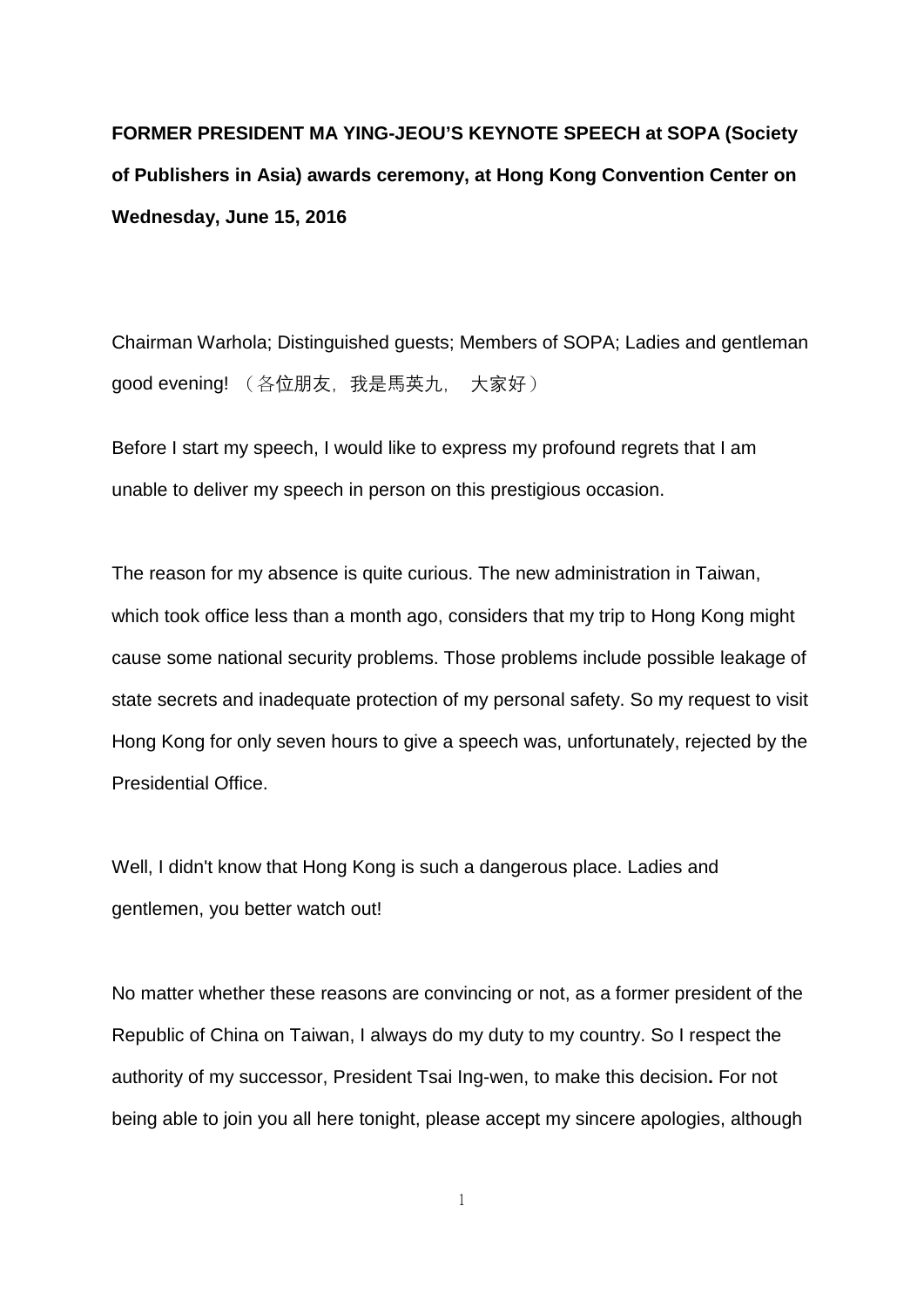it's probably not me who should be apologizing to you. So, let me begin my talk right now before I leak any more state secrets.

I'm very happy today to speak to you. Freedom of the press and standards of professional journalism have always indicated the cultural level of modern societies, and also reflect core values that Taiwan and Hong Kong share and uphold. And since its founding, SOPA's contributions in those areas have been widely recognized.

I am also happy to talk to the people of Hong Kong, for three reasons:

First of all, Hong Kong was my birthplace. My family had lived here for a year and 8 months before we moved to Taiwan in 1951. So I'm also considered a "Hong Konger" (哦雅海兄拱仔阿), and have always had a soft spot in my heart for this city. Actually, I was conceived in Taiwan, and born in Hong Kong after my mother came here. So in commercial terms, you could say that I'm the product of Taiwan-Hong Kong cooperation: that is, made in Taiwan, delivered in Hong Kong, and then reexported to Taiwan.

The second reason is: Hong Kong and the Republic of China have a deep historical relationship. Hong Kong was the birthplace of the Chinese republican revolution, and a pioneer of its modernization. Dr. Sun Yat-sen, the founding father of the Republic of China, was born in nearby Guangdong Province, and educated in Hong Kong at the Government Central College, now Queen's College. He also graduated from the Hong Kong College of Medicine for Chinese, forerunner of The University of Hong

 $\overline{2}$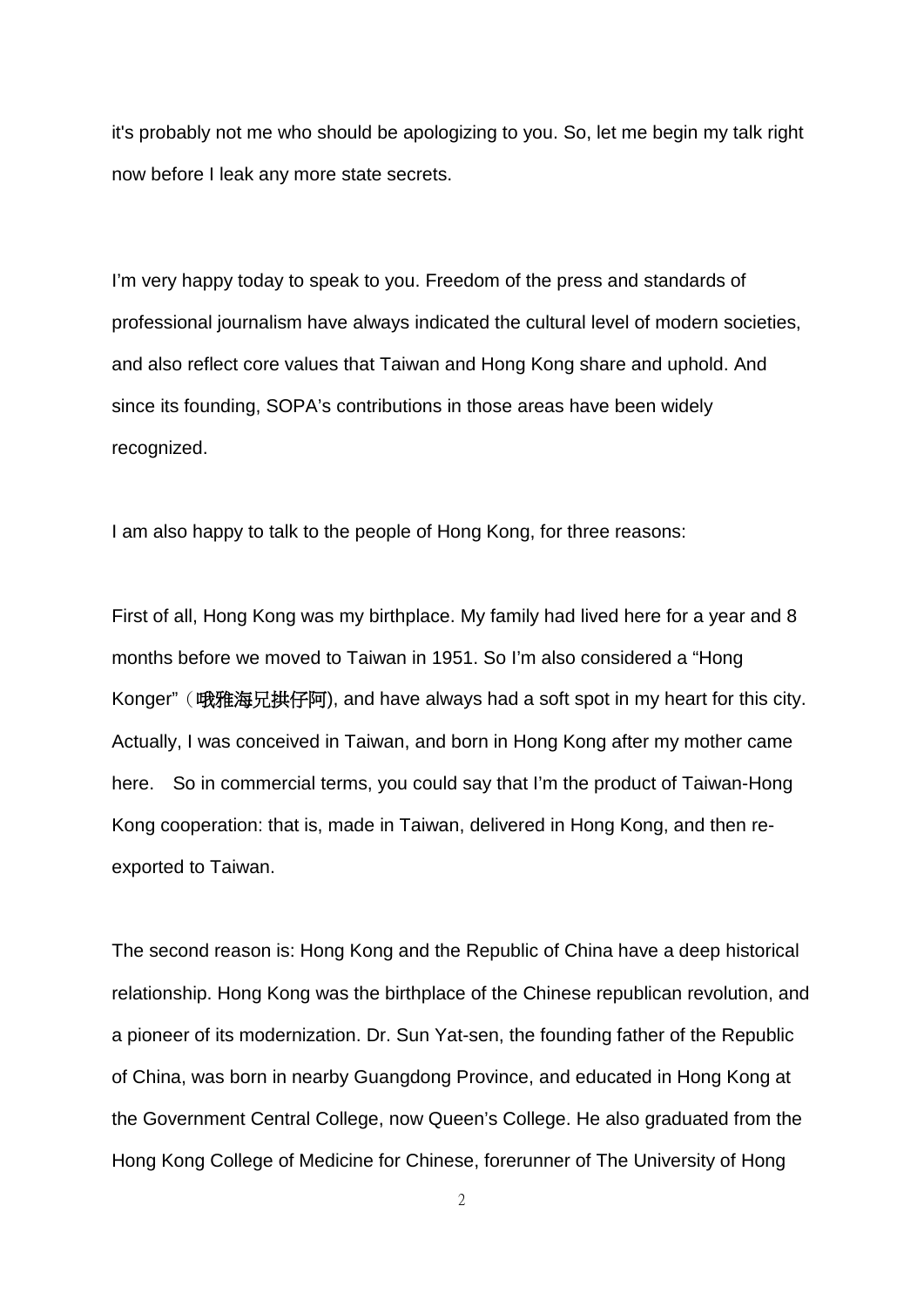Kong. And it was in Hong Kong that he was baptized and became a Christian, and set up his revolutionary organization. In 1896, Dr. Sun was kidnapped and held in detention for 13 days by the Qing court's Chinese Legation in London, and narrowly escaped being sent back to China and executed. He was rescued by Professor James Cantlie of the Hong Kong College of Medicine for Chinese. So Hong Kong changed our Founding Father's fate, and our Founding Father changed contemporary China's fate. I am a big fan of Dr. Sun Yat-sen, which naturally gives me a special respect for Hong Kong.

The third reason is that the relationship between Hong Kong and Taiwan has continued to deepen. Both have been through turbulent times, defending the Diaoyutai Islands together, and standing in solidarity during the 1989 Democracy Movement in Tiananmen Square. I also remember that back in the 1970s, when Taiwan was still under Martial Law, freedom of the press was restricted. So we would go to bookstalls to sneak a peek at banned books smuggled in from Hong Kong. People in Hong Kong didn't even know that they were once our window on the outside world, helping young people in Taiwan to break political taboos.

It is especially important that both Hong Kong and Taiwan still use orthodox Chinese characters. One point four (1.4) billion people are now using Chinese, but less than 40 million use orthodox characters, with Taiwan and Hong Kong accounting for over 30 million. Orthodox characters are an umbilical cord that connects us to traditional Chinese culture, and a bridge to understanding other Chinese communities. Taiwan should applaud Hong Kong's culture and publishing industries for their efforts on behalf of orthodox characters in recent years.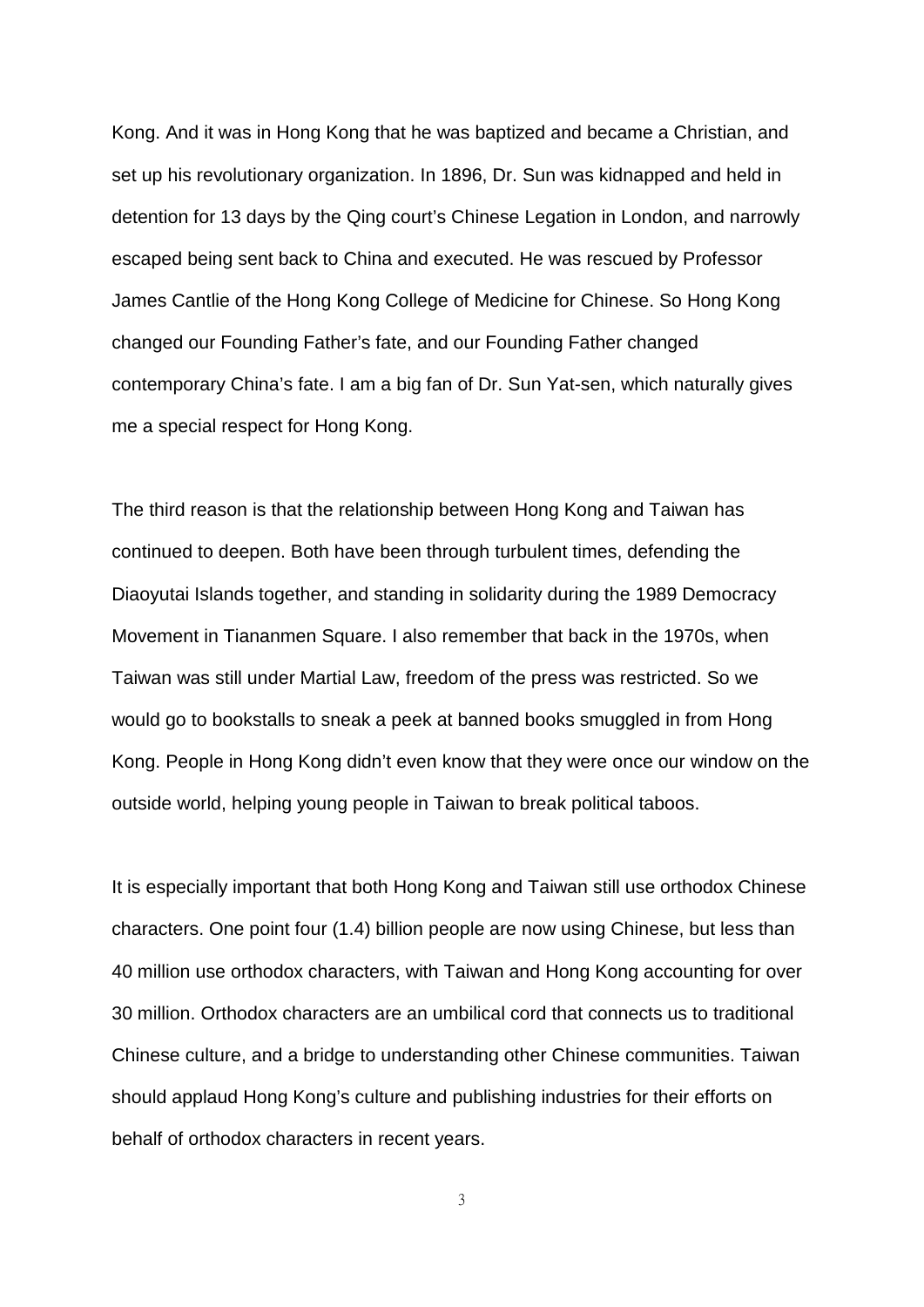Over the past few years, Taiwan has also attracted many people from Hong Kong, and vice-versa. Many Taiwanese choose Hong Kong for their first overseas travel destination, and come to know Hong Kong's streets and alleys as well as they know their own. Before there were direct flights across the Taiwan Strait, the vast majority of Taiwan travelers transited through Hong Kong. So for many years, Hong Kong served as a gateway to the Chinese mainland.

On the other hand, more and more Hong Kongers appreciate Taiwan's lifestyle. So over the past eight years, the number of people travelling from Hong Kong to Taiwan has more than tripled, from half a million to 1.5 million. Some of them even want to immigrate to Taiwan. I also hear that Taiwan's Eslite Bookstore ( 誠品書店) has been a big hit in Hong Kong, and now has three branches. That is because Eslite doesn't just sell books. They are giving people a taste of the Taiwan lifestyle.

Last month, the Swiss-based International Institute for Management Development (IMD) in Lausanne issued its 2016 World Competitiveness Scoreboard, and Hong Kong was ranked number one. Congratulations! Let's give Hong Kong a round of applause! (7:03)

The topic I want to talk about today is cross-strait relations in the aftermath of the Ma-Xi meeting in Singapore in November last year. Cross-strait relations have improved more in the past eight years than during any period since 1949. And the foundation of that change is the 1992 Consensus, which is "one China, respective interpretations." But where did that foundation come from?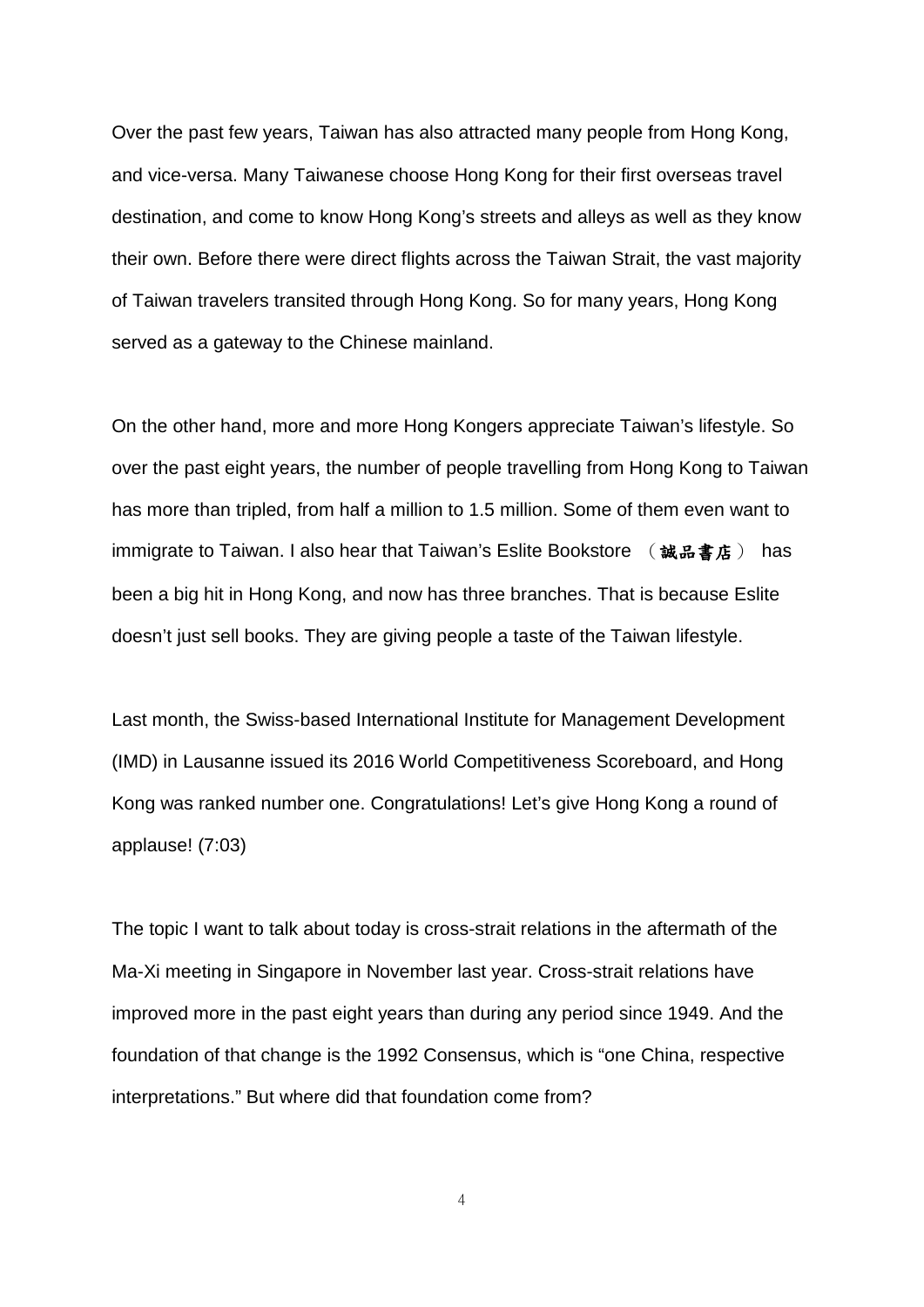Taiwan lifted Martial Law and restrictions on family visits across the Taiwan Strait in 1987, and cross-strait relations began to thaw. In 1991, the Straits Exchange Foundation (SEF, 海基會) was established in Taiwan, and the mainland set up its counterpart, the Association for Relations Across the Taiwan Strait (ARATS, 海協 會). That marked the beginning of institutionalized exchanges. In October of 1992, right here in Hong Kong, those two agencies held working-level talks. The mainland side wanted to negotiate the "one China" principle, but talks between the two sides were inconclusive. So they all went home. However, after the meeting Taiwan's SEF persevered, and sent a new suggestion. Its proposal stated that, "Both sides of the Taiwan Strait insist on 'one China' principle. However, the two sides have different opinions as to the meaning of 'one China,' and each side may state its interpretation verbally." On November 16, ARATS sent a formal letter informing the SEF that they "fully respect and accept the SEF's suggestion." The two sides had finally reached a consensus, and that is the origin of the 92 Consensus. At that time, Taiwan media came up with the headline "One China, respective interpretations," which is still in use today. So when the two sides reached the 92 Consensus, Hong Kong also played a role. (9:15)

Based on that foundation, SEF Chairman Koo Chen-fu and ARATS Chairman Wang Daohan signed four agreements in Singapore in April of 1993. So four decades after the two sides of the Taiwan Strait came under separate rule in 1949, governmentauthorized bodies from both sides signed formal, binding agreements for the first time.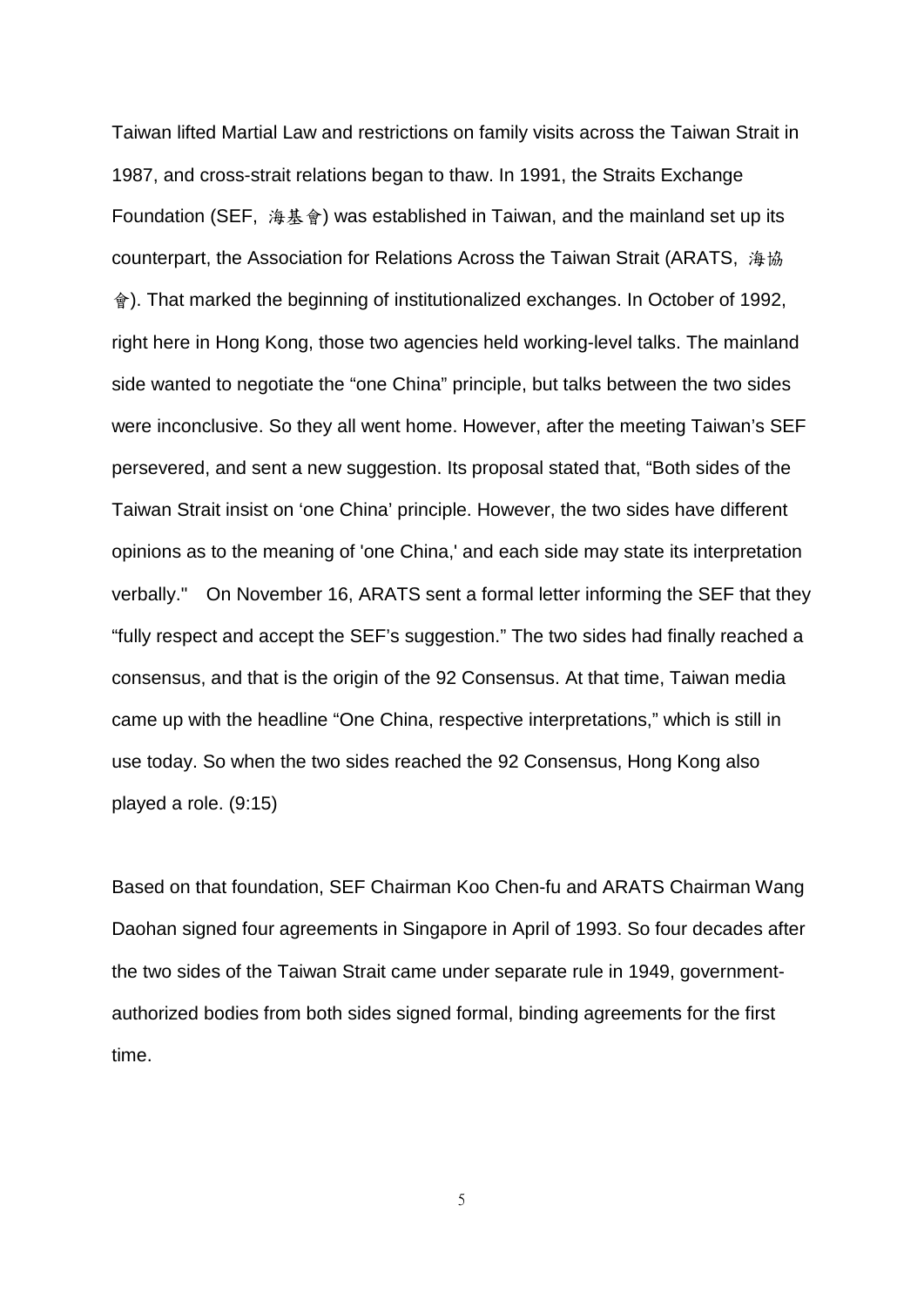Unfortunately, for the next 15 years cross-strait relations were marked by turmoil, including the Taiwan Strait Missile Crisis in 1996; the shockwaves from President Li Teng-hui's "Two States" remarks (兩國論**)** in 1999; President Chen Shui-bian's "one country on each side" remarks  $(-\frac{1}{2} - \mathbb{B})$  in 2001; and four referendums tied to general elections in 2004 and 2008. So for a decade and a half, cross-strait relations were fraught with peril. (10:20)

In 2008 I became president and began to promote cross-strait rapprochement. Under the framework of the ROC Constitution, I sought to maintain the status quo, defined as: "no unification, no independence, and no use of force." I also promoted peaceful development across the Taiwan Strait based on the 92 Consensus, which is "one China, respective interpretations." The "three no's" above is supported by over 80% of the people in Taiwan; it can be called a "Taiwan Consensus," whereas the 92 Consensus is a cross-strait consensus which is part of the status quo. And as a result of those policies, cross-strait relations began to stabilize.

Over the past eight years: Taiwan and mainland China signed 23 agreements; the ministers in charge of cross-strait affairs from both sides met seven times, addressing each other using their official titles; the number of scheduled cross-strait flights each week rose from zero to 890; over 4 million mainland tourists traveled to Taiwan last year, a 14-fold increase; and the number of mainland students in Taiwan surpassed the 42,000 mark, almost a 50-fold increase. Tension in the Taiwan Strait decreased significantly.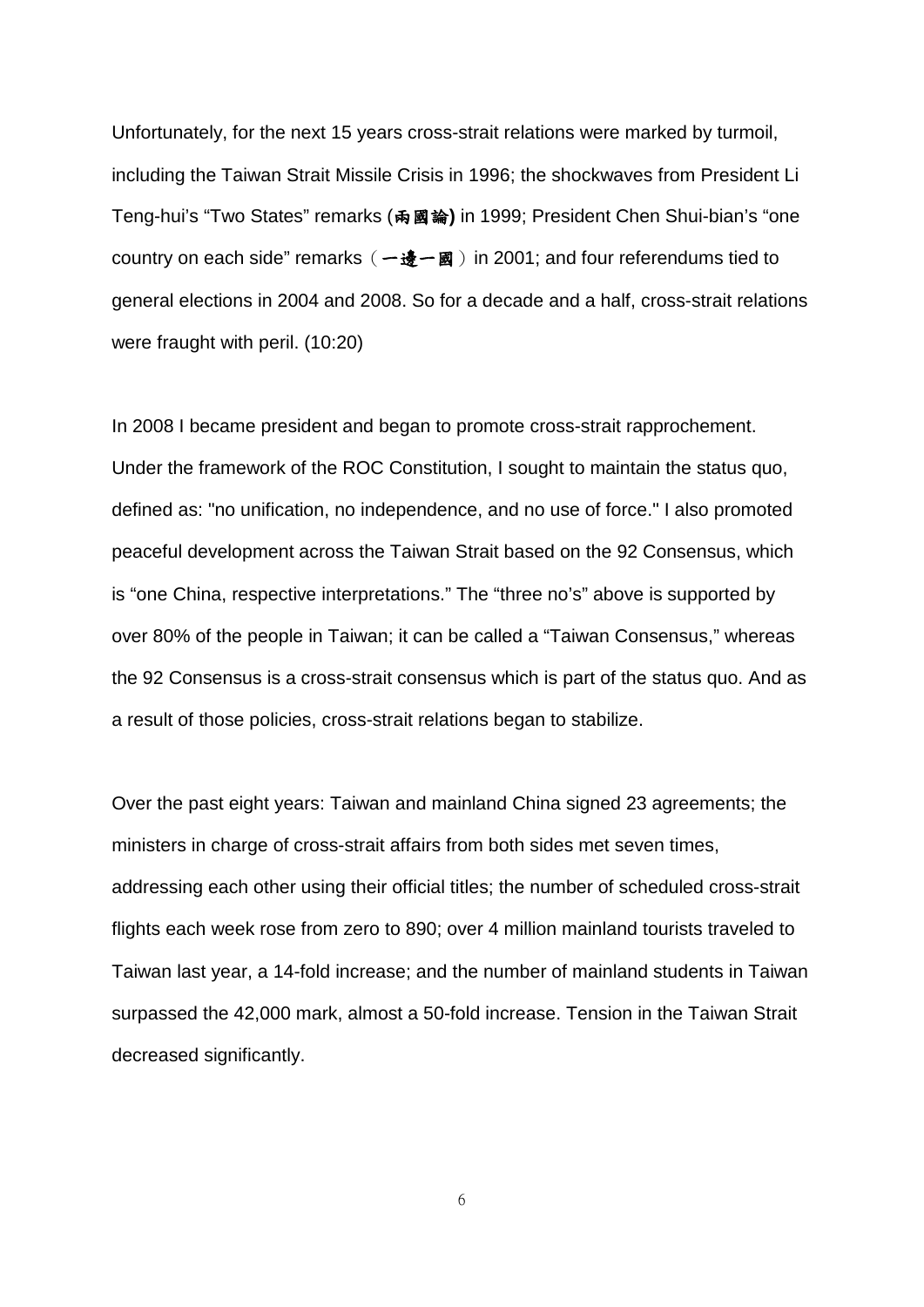Those developments have transformed a flashpoint of conflict into an avenue of peace. It was the 92 Consensus that allowed our minister of health and welfare to formally attend the annual World Health Assembly (WHA) eight times in a row after an absence of 38 years. This was all possible because while we were improving cross-strait relations, we also adopted a new approach to foreign relations called "viable diplomacy," and stopped contending with mainland China for diplomatic allies in the international arena. That meant Taiwan's cross strait and international relations were no longer a zero-sum game, and no longer mired in a vicious cycle. Instead, we created a win-win situation, a virtuous cycle, and peace dividends started to roll in. These developments were well received by the United States, Japan, the European Union, and countries throughout the Asia Pacific region. In fact, our relations with these countries have been the best ever as a result. (13:08)

Some of you might recall that back on August 23, 1958, communist forces in Xiamen, Fujian Province, began a massive bombardment of the island of Kinmen. In just 44 days, 470,000 artillery shells rained down on Kinmen, an area of only 150 square kilometers. That's an average of over 10,000 shells per day. But since 1979, Xiamen hasn't been firing artillery shells. Instead, they have been sending an average of over 175,000 tourists each year since I took office in 2008. What's interesting is that when mainland tourists go shopping in Kinmen, their favorite souvenir is a kitchen knife -- kitchen knife made from artillery shell casings fired by communist troops many many years ago!

Because mainland China and Taiwan had built up sufficient mutual trust, and predicated on the principles of equality and dignity, I was able to meet with mainland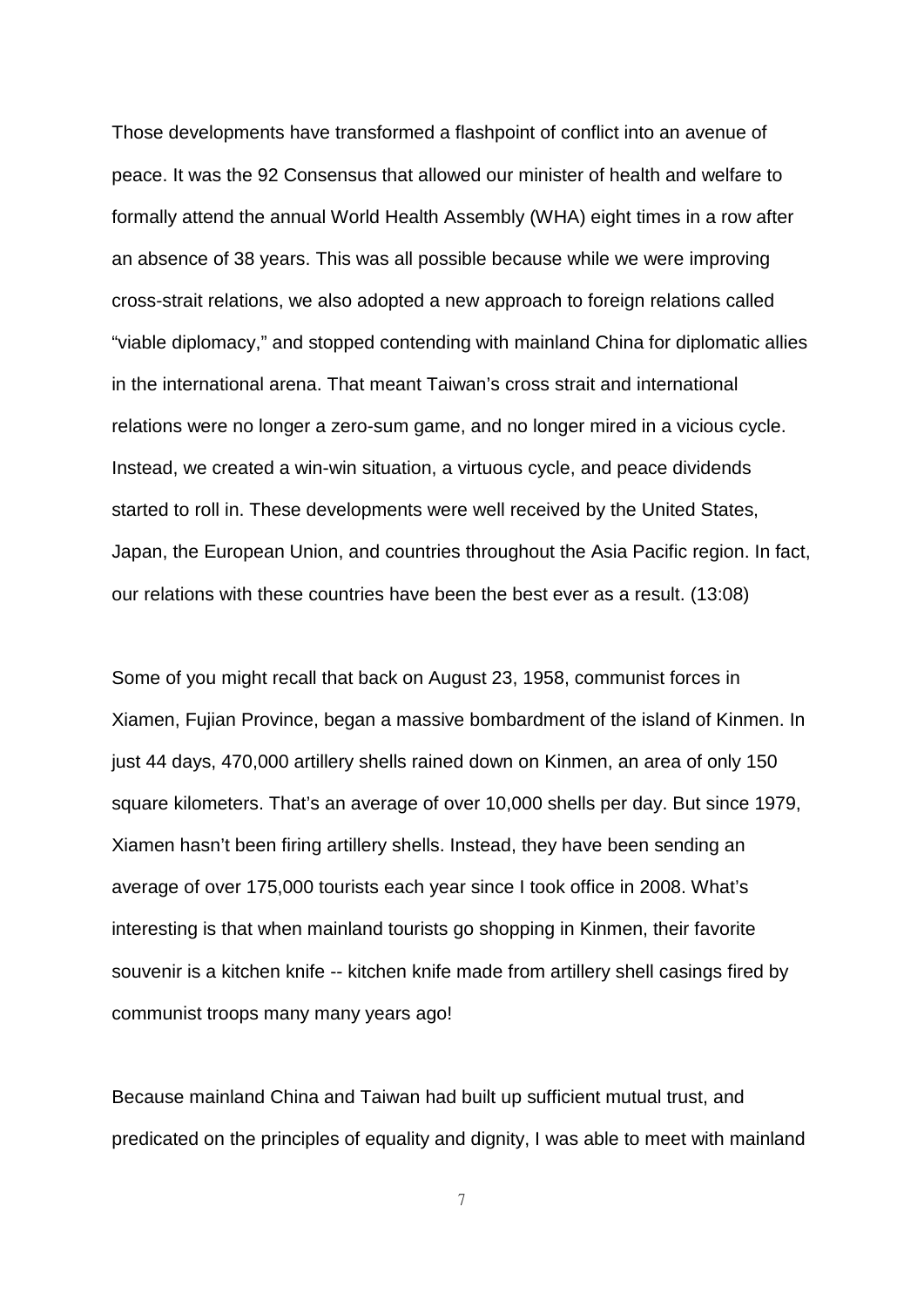Chinese leader Xi Jinping in Singapore on November 7 of last year. That was the first meeting between cross-strait leaders in the 66 years since the two sides came under separate rule in 1949. (14:34)

During that meeting, both sides affirmed that the shared foundation of "consolidating cross-strait peace and maintaining the status quo in the Taiwan Strait" is the 92 Consensus. I also reminded Mr. Xi that the substance of the 92 Consensus is that "Both sides of the Taiwan Strait insist on the 'one China' principle. However, the two sides have different opinions as to the meaning of 'one China', and each side may state its interpretation verbally." That is the 92 Consensus: "one China, respective interpretations." Our side would not interpret that as "two Chinas," or "one China, one Taiwan," or "Taiwan independence," all of which are prohibited under the Constitution of the Republic of China. For us, of course, "one China" means the Republic of China. After the Ma-Xi meeting, Taiwan opinion polls showed that over 60% of Taiwan people support the 92 Consensus as I just explained it, a higher level of support than in the past. The 92 Consensus also reflects the concept of "mutual non-recognition of sovereignty and mutual recognition of governing authority," as applied by the two sides of the Taiwan Strait. (15:58)

If you ask, "What was the significance of the Ma-Xi meeting?" l would say that the fact that the two leaders met on equal footing, shook hands, and talked amicably about their aspirations for peace has great historical and contemporary significance. It means we have built a great bridge of peace across the Taiwan Strait for succeeding generations of cross-strait leaders to use.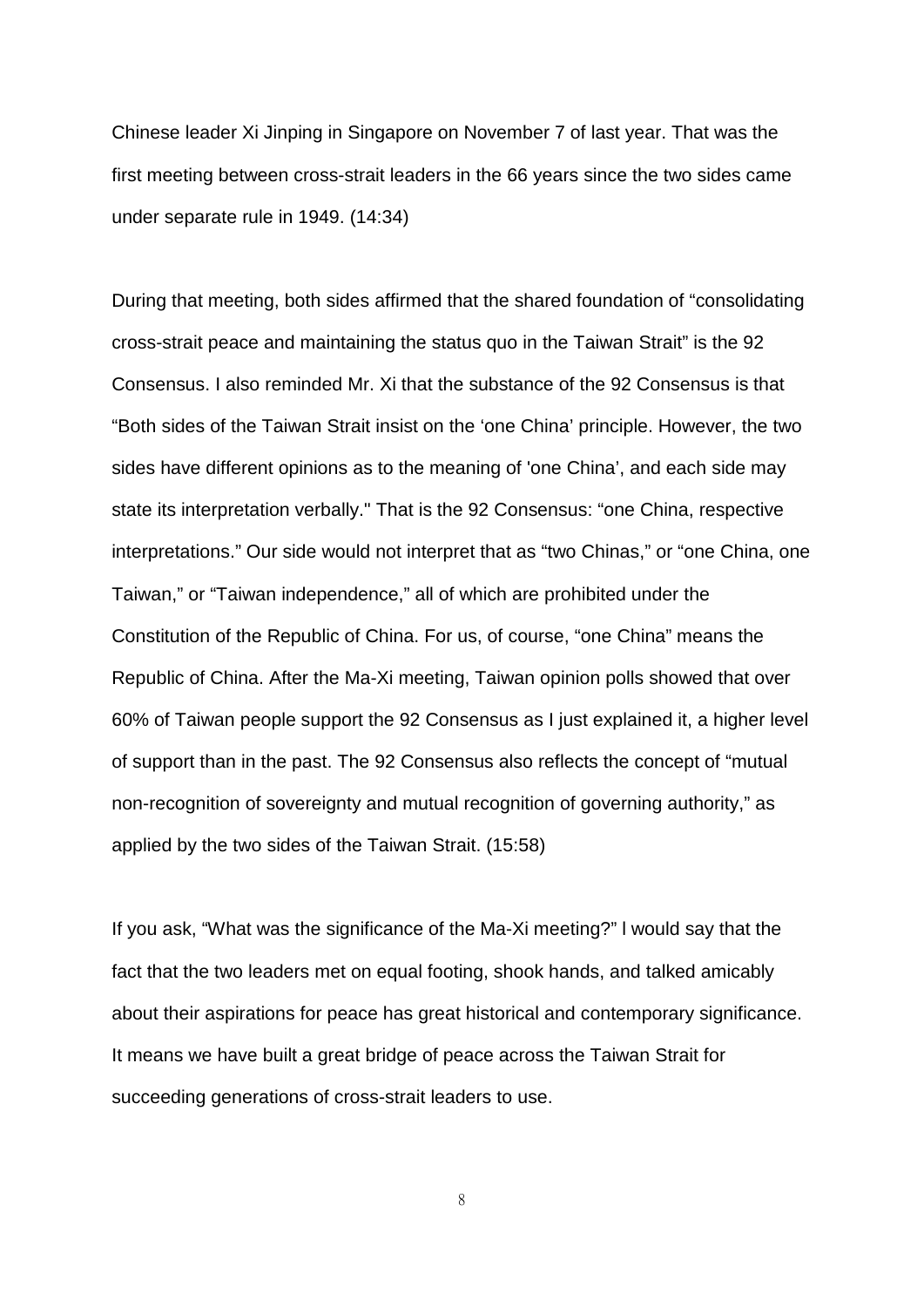During the preparations for the Ma-Xi Meeting, both sides quickly agreed to hold the meeting in a third jurisdiction, and that during our meeting, neither Mr. Xi or I would mention our country's name or our official titles. We addressed each other as "Mr." The most significant thing was that we both agreed to notify the Americans well in advance. (16:53)

We also agreed to hold a post-meeting dinner banquet. Who paid? Well, we went Dutch, and we both brought beverages. They brought their 30-year-old vintage Guizhou Maotai (貴州茅台). We brought our 25-year-old vintage Kinmen Kaoliang (金門高梁) and Matzu Old Wine (馬祖老酒). After the dinner, we found that more kaoliang was consumed than maotai.

Over the past eight years, I have worked hard to make the ROC a peacemaker and a provider of international humanitarian aid. We have made peace in the Taiwan Strait, the East China Sea and the South China Sea. We have provided funds, food, clothing, medicine, rescue and medical teams, pre-fabricated housing units and other relief materials to countries in need, from Japan to the Philippines, from mainland China to west Africa, from Syria to the Caribbean, and from Nepal to Central America. Taiwan is now an asset to the international community--and not a liability.

Taiwan is a society of immigrants, creating a rich and diverse Chinese culture with Taiwanese characteristics. Taiwan's free and democratic way of life, and our successful political and economic transformations, have become deeply embedded in the public's collective memory and core values for three generations. Those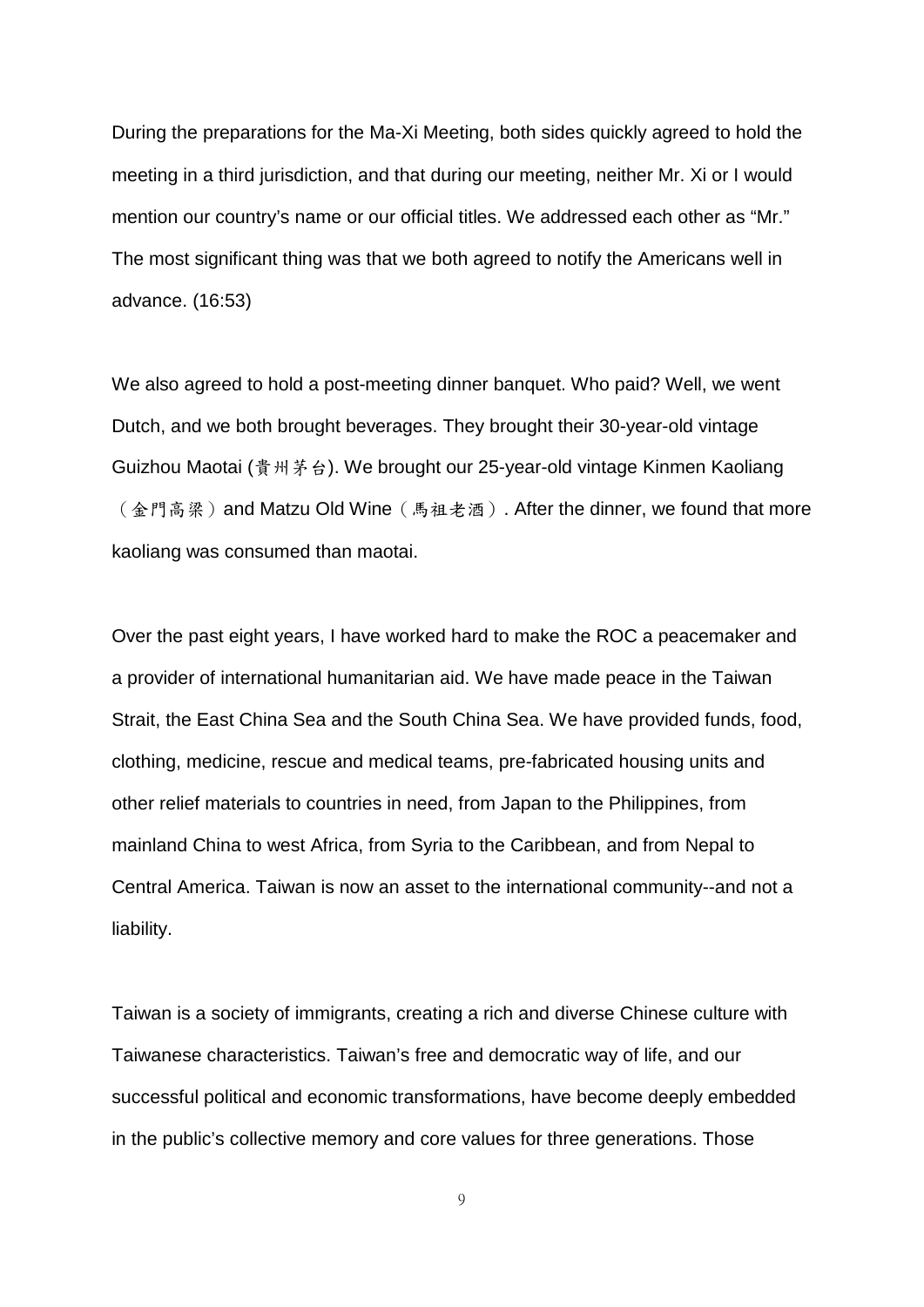characteristics and values have thus become a wellspring of Taiwan society, nurturing our creativity and genuine human warmth. This is what the mainland needs to understand most.

On the other hand, with its vast territory and hard-working people, the mainland has implemented massive economic reforms over the past 35 years to achieve rapid growth of its overall wealth and strength. Mainland China is very, very different now. So both Taiwan and the mainland need to seek in-depth mutual understanding--and cultural empathy. Over the past eight years, we have welcomed mainland people to visit Taiwan, and encouraged mainland students to study in Taiwan. Mainland students live, study, debate, exercise, and play in a free and democratic environment together with their Taiwan schoolmates. So early in life, they start to develop friendships, creating a solid foundation for a sustainable peace and prosperity across the Taiwan Strait. By doing that, I believe together we will create a very different future for the people on both sides of the Taiwan Strait.

I remember four years ago this past January, on the day of my successful re-election as ROC President, Taiwan and mainland students were together watching the ballot count on television. As reported in the international press, a Taiwan student said to his mainland schoolmate, "Look how efficiently we count the ballots. We vote in the morning, and know the result in the evening!" A mainland student replied, "Oh that's nothing. On the mainland, we also vote in the morning. But we already know the result the day before!" So when it comes to having a sense of humor, mainland students can clearly hold their own with Taiwan students (20:30)